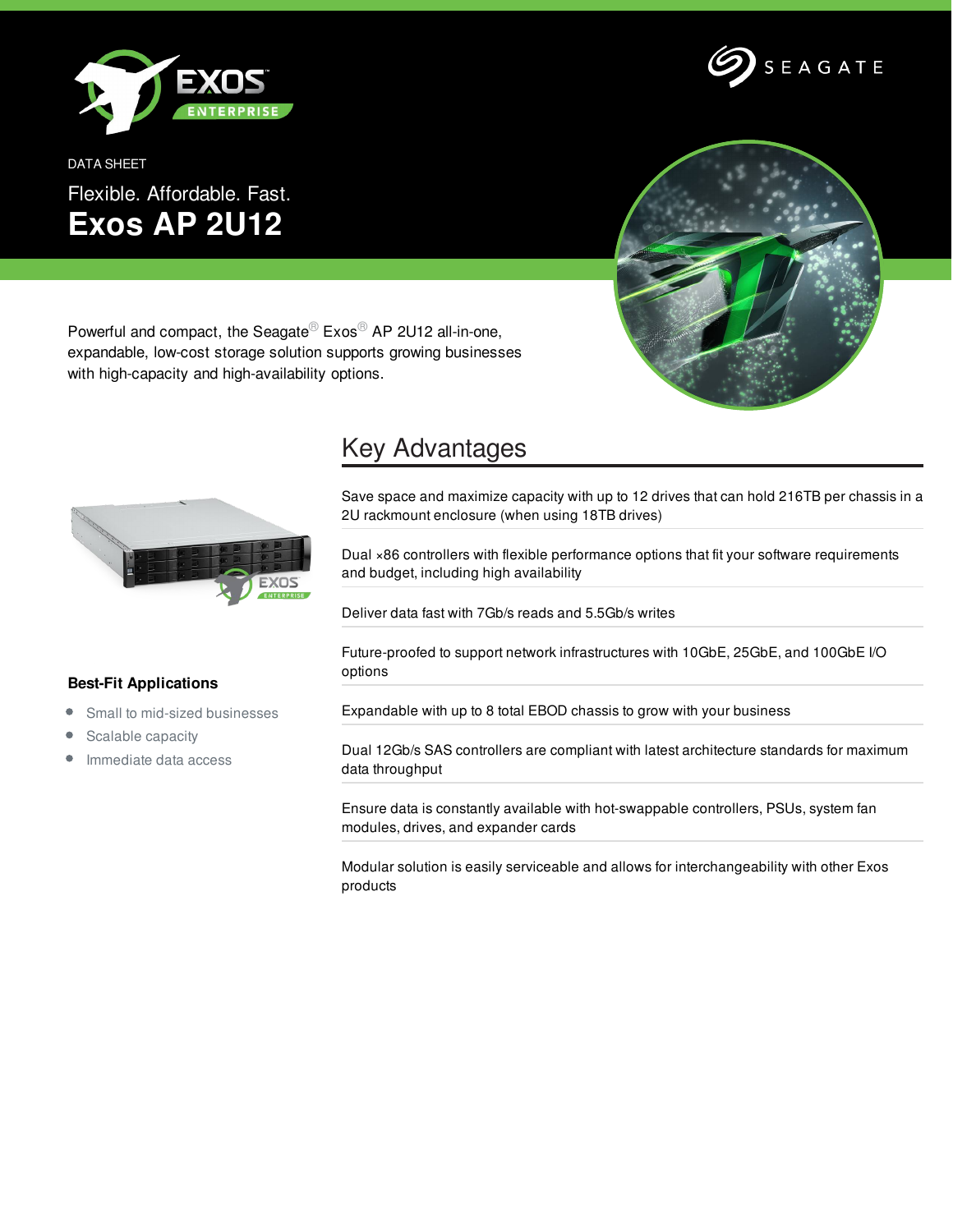



| Specifications                             |                                                                                                                                                                                                                                                                                                     |
|--------------------------------------------|-----------------------------------------------------------------------------------------------------------------------------------------------------------------------------------------------------------------------------------------------------------------------------------------------------|
| <b>Controller Specifications</b>           |                                                                                                                                                                                                                                                                                                     |
| <b>Controller and Quantity</b>             | One or two AP-BV-1 Controllers, redundancy optional                                                                                                                                                                                                                                                 |
| CPU Type and Quantity Per Controller       | AMD SP3 7292P EPYC CPU (8,12,16 Core)                                                                                                                                                                                                                                                               |
| Memory Type and Quantity Per<br>Controller | 4 x DDR4 - 3200MHz DIMM slots - 8, 16,32,64GB DIMM support +                                                                                                                                                                                                                                        |
| Internal Boot Drive Per Controller         | Dual NVMe M.2 Board with Single or Dual M.2 NVMe SSD                                                                                                                                                                                                                                                |
| Onboard I/O                                | On-board Mellanox CX4 Dual Port 10/25GbE I/O 2 x 1GbE onboard connections (Management / Data)                                                                                                                                                                                                       |
| PCIe Expansion                             | One low-profile, half-length PCI Express Gen 4 x16 Host Interface Slot, and one OCP v2.0 Gen 4x8 host interface slot                                                                                                                                                                                |
| Storage Infrastructure                     | On each controller: Gen 4 x8 PCIe Lanes to 12G Broadcom SAS Controller, 12G x4 Mini-SAS HD External Expansion Ports                                                                                                                                                                                 |
| Inter-Controller Link                      | PCI Express Gen 3 x16 NTB Inter-controller Interface                                                                                                                                                                                                                                                |
| <b>Chassis Specifications</b>              |                                                                                                                                                                                                                                                                                                     |
| Redundant Path                             | Yes (SAS only)                                                                                                                                                                                                                                                                                      |
| Management/Status Reporting                | Redfish API + IPMI & SES                                                                                                                                                                                                                                                                            |
| Device Support                             | 12Gb/s SAS drives and 6Gb/s SATA drives                                                                                                                                                                                                                                                             |
| Max Drives Per Enclsoure                   | up to 12 x 3.5-in LFF or 2.5-in SFF drives (in 3.5-in conversion carrier) (for a full list of supported drives, please contact your<br>account or sales manager)                                                                                                                                    |
| Hot-Swappable Components                   | HDDs and SSDs (in chassis data slots), power supply and cooling modules units (PCU), and controllers                                                                                                                                                                                                |
| Physical                                   | Height: 87.9mm / 3.46 in   Width: 443mm / 17.44 in   Depth: 630mm / 24.8 in   Width (w/ear mounts): 483mm / 19.01 in  <br>Weight: 17kg / 38 lb   Weight (with drives): 32kg / 71 lb                                                                                                                 |
| Power Requirements-AC Input                |                                                                                                                                                                                                                                                                                                     |
| Input Power Requirements                   | 100V-240V AC 60Hz/50Hz                                                                                                                                                                                                                                                                              |
| Max Power Output per PSU                   | 764W                                                                                                                                                                                                                                                                                                |
| Environmental/Temperature Ranges           |                                                                                                                                                                                                                                                                                                     |
| Operating/Nonoperating Temperature         | ASHRAE A2, 5°C to 35°C (41°F to 95°F), derate 1°C/300m above 900m, 20°C/hr max rate of change / -40°C to 70°C<br>$(-40^{\circ}F to 158^{\circ}F)$                                                                                                                                                   |
| Operating/Nonoperating Humidity            | $-12^{\circ}$ C DP minimum, 8% RH to 85% RH, max DP 21 $^{\circ}$ C / 5% to 100% noncondensing                                                                                                                                                                                                      |
| Operating/Nonoperating Shock               | 5 Gs, 10ms, half sine pulses / 15 Gs, 10ms, half sine pulses                                                                                                                                                                                                                                        |
| Operating/Nonoperating Vibration           | 0.21 Gs rms, 5Hz to 500Hz random $/$ 1.04 Gs rms, 2Hz to 200Hz random                                                                                                                                                                                                                               |
| Standards/Approvals                        |                                                                                                                                                                                                                                                                                                     |
| <b>Safety Certifications</b>               | UL62368-1 ED3 (United States)   CAN/CSA-C22.2 No.60950-1-07/No.62368-1-14, 2nd Ed (Canada)   EN62368-1 (European<br>Union)   IEC 62368-1 Ed3 (International)   CQC (China PRC – CQC Power Supplies)   BIS (India – BIS Power Supplies)                                                              |
| Ecodesign                                  | Commission Regulation (EU) 2019/424 (Directive 2009/125/EC)                                                                                                                                                                                                                                         |
| Emissions (EMC)                            | FCC CFR 47 Part 15 Subpart B Class A (United States)   ICES/NMB-003 Class A (Canada)   EN 55032 Class A, EN 55024,<br>EN 61000-3-2, EN 61000-3-3 (Europe)   AS/NZS CISPR 32 Class A (Australia/New Zealand)   VCCI Class A (Japan)   KS 32<br>Class A/KS 35 (S. Korea)   CNS 13438 Class A (Taiwan) |
| Harmonics                                  | EN 61000-3-2 (EU)                                                                                                                                                                                                                                                                                   |
| Flicker                                    | EN 55024 (EU)   KS 24/KS 35 (S. Korea)   CISPR 24/CISPR35                                                                                                                                                                                                                                           |
| Immunity                                   | EN 55024 (EU)   KN 24/KN 35 (S. Korea)   CISPR 24/CISPR35                                                                                                                                                                                                                                           |
| <b>Environmental Standards</b>             | The RoHS Directive (2015/65/EU)   The WEEE Directive (2012/19/EU)   The REACH Directive (EC/1907/2006)   The<br>Batteries Directive (2006/66/EC)                                                                                                                                                    |
| Standard Marks/Approvals                   | Australia/New Zealand (RCM), Canada (cUL/ICES/NMB-003 Class A), China (CCC - PSU only), European Union (CE),<br>Japan (VCCI), South Korea (KC), Taiwan (BSMI), United States (FCC/UL), The Eurasian Economic Union (EAC), India<br>(BIS)                                                            |